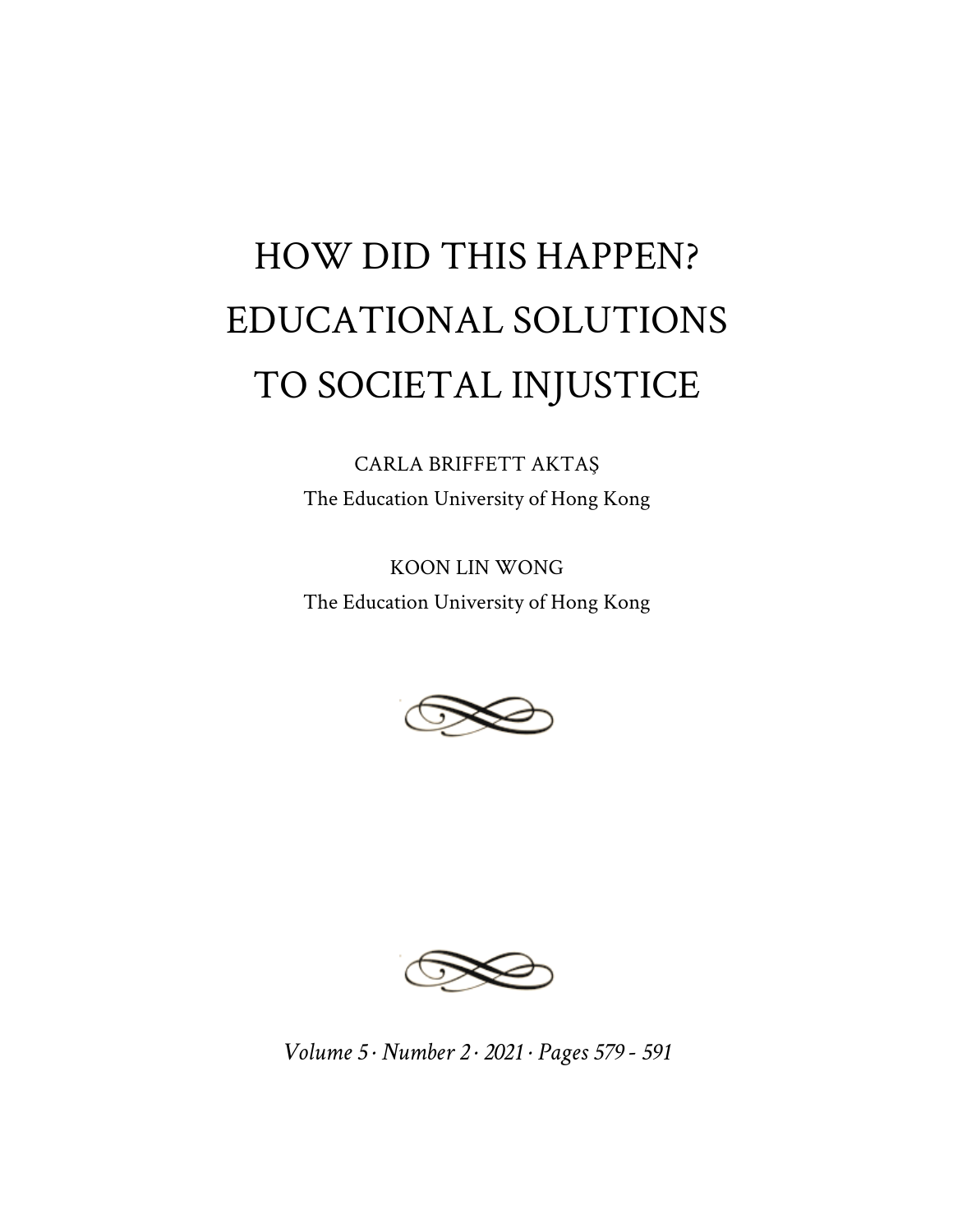rom the beginning of the 20<sup>th</sup> Century, John Dewey stressed democratic education practices in schooling. As a pragmatist, he viewed democracy as being 'more than a form of government; it is primarily a mode of associated living, of conjoint communicated experience' (Dewey, 2009, p. 151). In reality, decreasing tolerance to diversity and respect for others' rights in public spaces may hinder the 'conjoint communicated experiences' advocated by Dewey. Instead of interacting with 'the other' through collaboration and cooperation, we now face a world that is growing in populism, divisiveness, and injustice. Society, and educators, in particular, need desperately to reflect on our purpose and position in the world in all of its complexity, bring humanity back to everyday discourse, and think about the wider societal implications of our actions. Schools, as microcosms of the larger society, have reflected these societal trends and can also facilitate solutions to them by cultivating civic skills and providing space for civic participation for students in their classrooms. F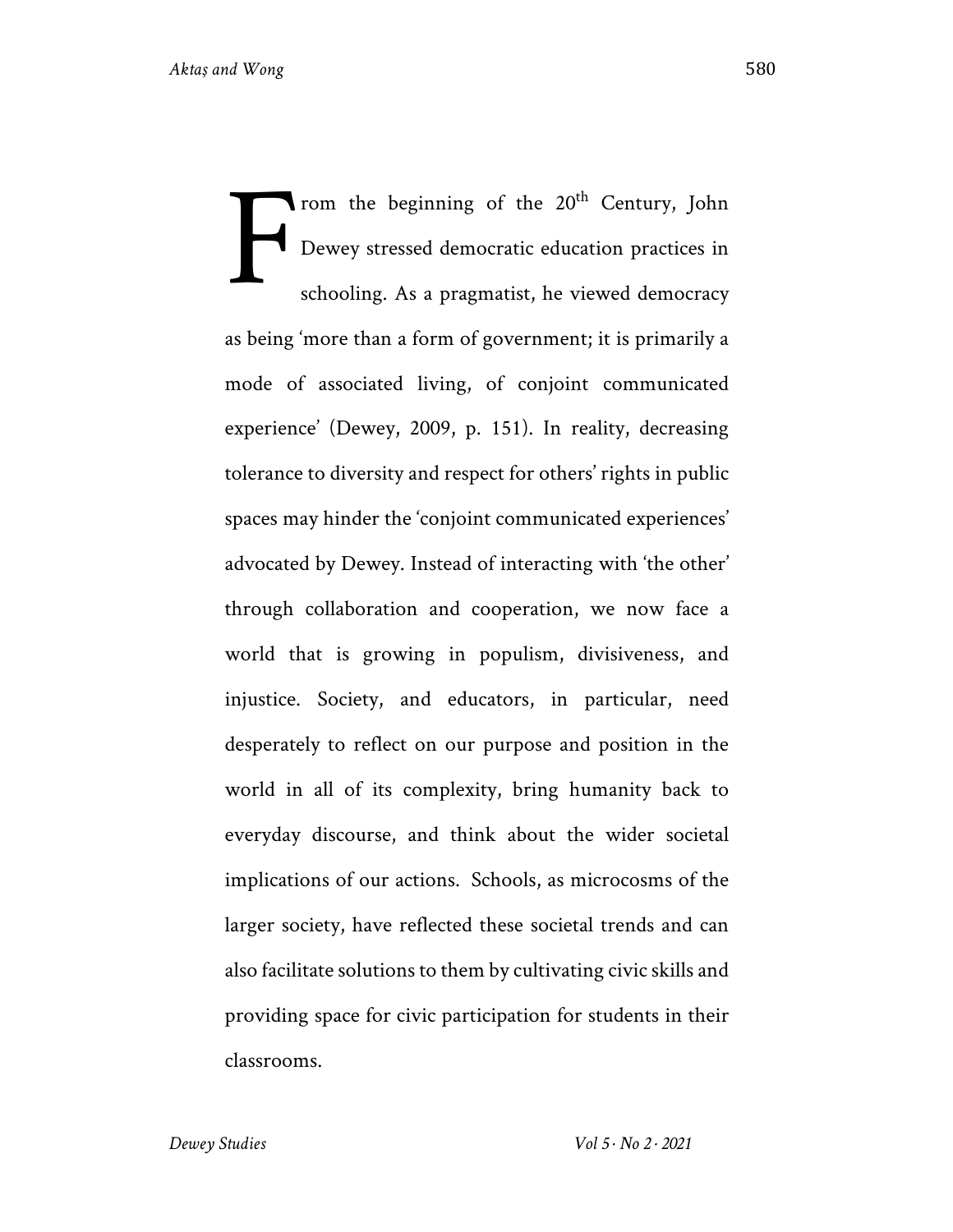## **An Educational Solution**

Nancy Fraser's social justice model may help facilitate civic participation in schools in preparation for students engaging in civic life in adulthood. Fraser's framework is based 'on the principle of *parity of participation* [whereby] justice requires social arrangements that permit all (adult) members of society to interact with one another *as peers'* (Fraser 2013, 164). Through (re)distribution, recognition, and representation, citizens may have a socially just public space in which to participate in civic life. Why limit social justice frameworks to adults? By applying a similar framework in schools, where students are considered 'citizens', they may also have the space to practice socially just interactions with others, thus preparing them for future adult life. Including students in civic participation within the school micro-society, the experience of 'doing' democracy may comprise an important building block of learning (Hess & McAvoy, 2015), giving students the necessary foundation for further application in larger public spaces in the future.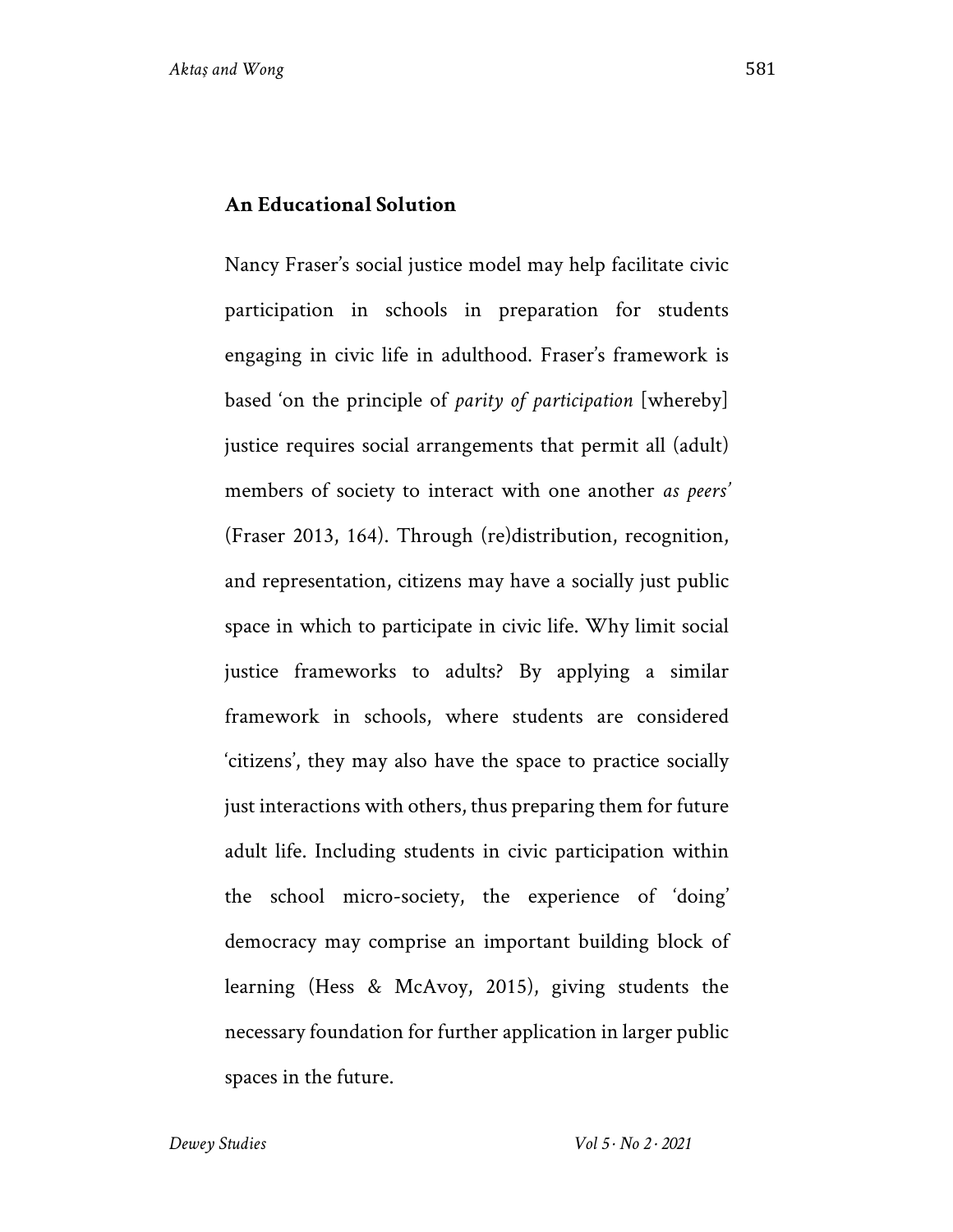Nancy Fraser's framework consists of three intersecting dimensions: distribution, recognition, and representation (please see Fraser, 2007, 2008, 2013 for a complete explanation). When applied to an educational context, distribution can refer to what knowledge is distributed to others (students and staff), recognition is due to everyone, and everyone should have space to represent themselves (as holders of identity and knowledge). Where the domains intersect, social justice occurs. The different ways that this framework can be applied to education focuses primarily on large scale institutional or whole school applications (Vincent, 2019). Individual educators may also employ this framework within their classes through the promotion of student voice in content knowledge and knowledge distribution.

Student voice, in its simplest form, can be understood as the ability for students to express themselves and meaningfully participate in their education. This is essentially what Dewey called for when he referred to 'conjoint communicated experience' (Dewey, 2009, p. 151) in a democracy. Students are reminded that people are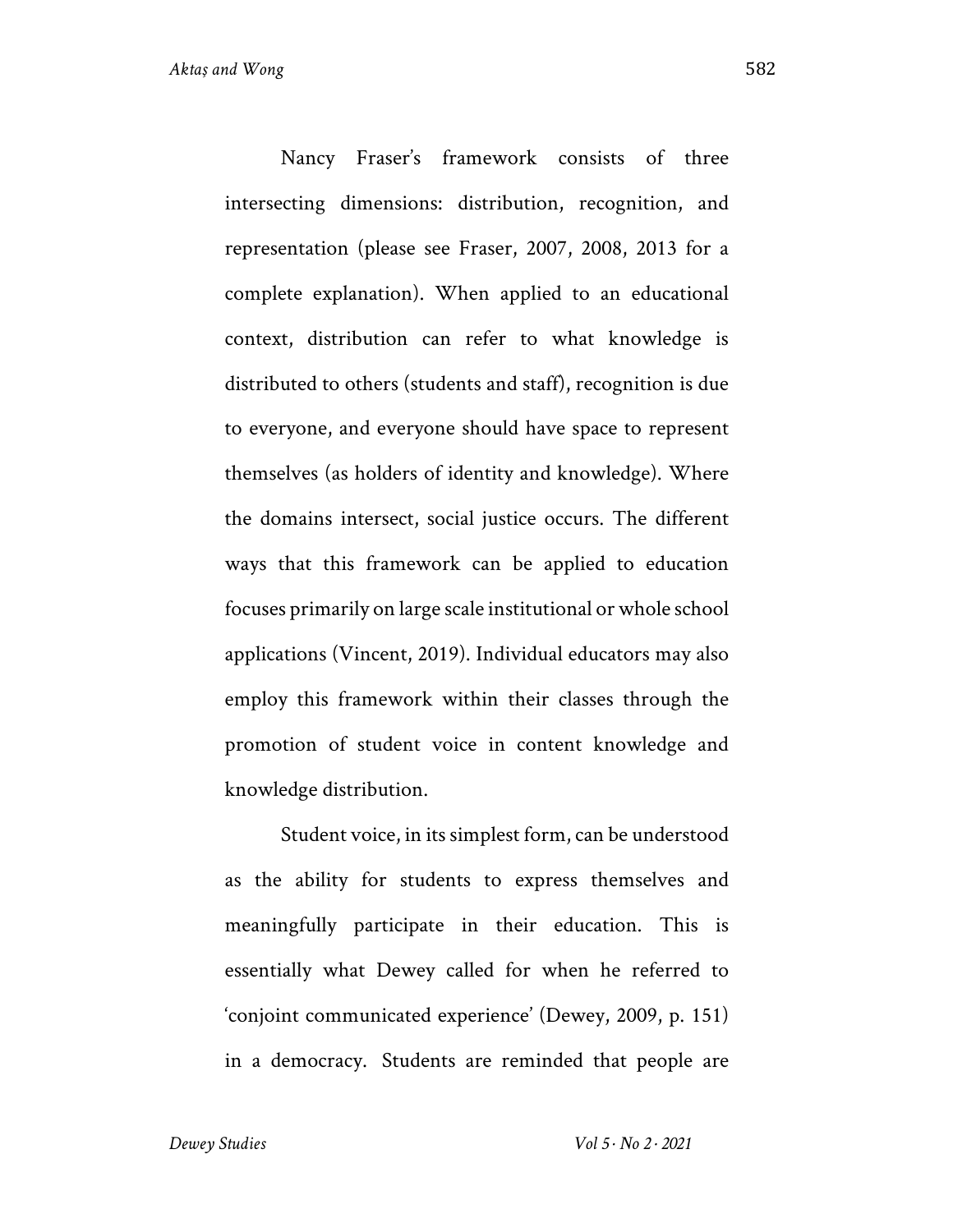affected by their interests, ideology, and bias; they are encouraged to listen to others with respect and tolerance as well as expressing their ideas (Chen & Yang, 2012). At an individual level, student voice could facilitate deliberative discussions that focus on reciprocity, the common good, and consensus while considering accountability (Chen & Yang, 2012). At the society level, the dialogues/deliberations could ease polarized societies by encouraging respect and not deriding contrary views, promoting an open instead of a closed mindset (Wong, 2021).

A word of caution: for many educators, the term 'student voice' suggests a student council. Young and Jerome (2020) have warned of the feedback loop whereby students provide feedback about policies, the educational environment, etc. The educational institution then listens and makes changes based on the feedback (or provides reasons as to why this is not possible) and informs students of the institutional response. Feedback and student voice are not synonyms. Feedback, although sometimes valuable as a tool for improvement, is expressing an opinion. Student voice is students actively participating in their educational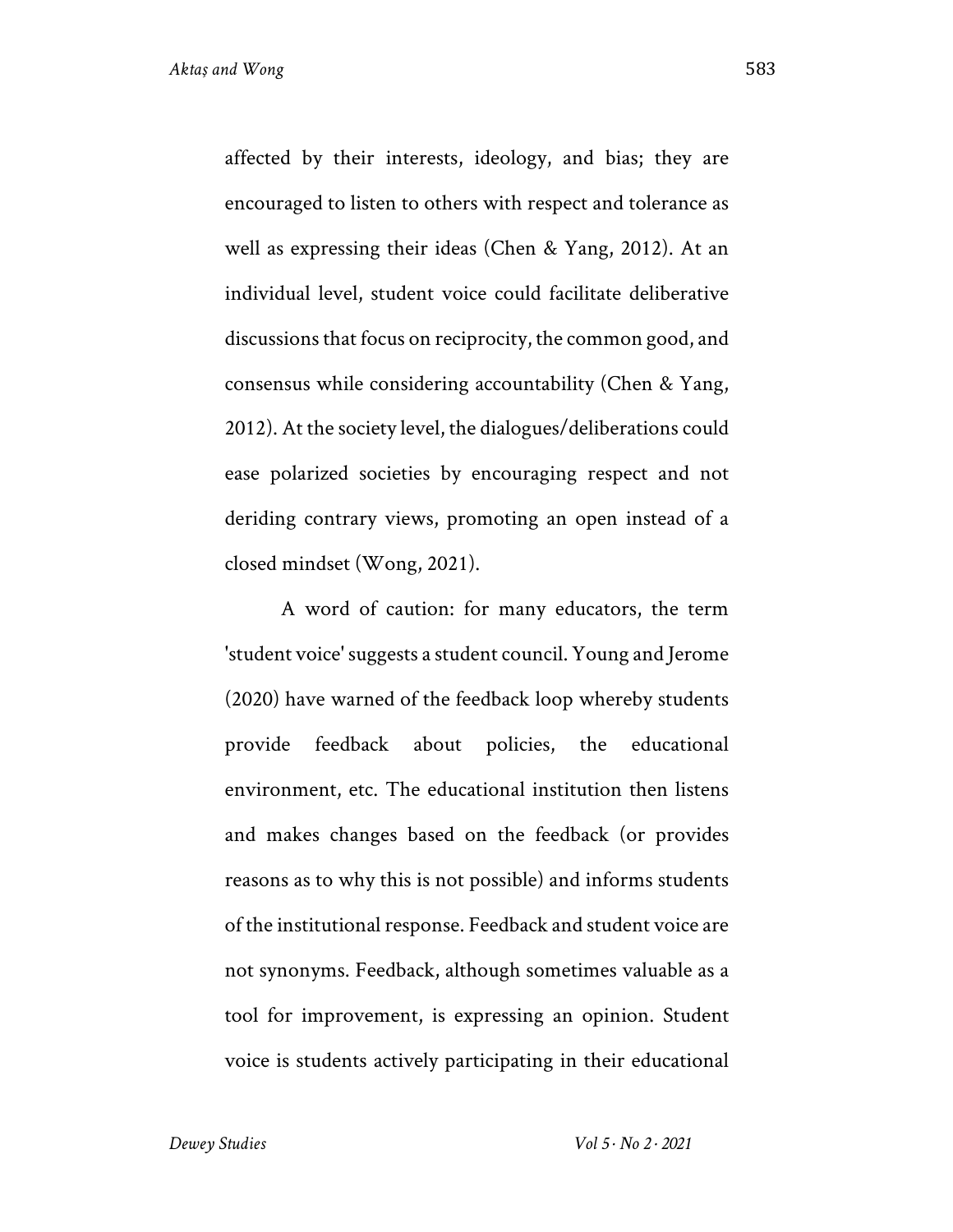experience and contributing to knowledge construction and developing skills. Feedback may be tokenistic and may or may not be addressed satisfactorily by institutions. Student voice means creating educational experiences and knowledge that is then shared with peers and educators. The call here is for student voice to be incorporated into individual classrooms whereby students can receive recognition, be given space for the representation of their identities, and help to distribute their knowledge to others. In this way, students and staff can engage with each other and 'the other' that is present in many classrooms and schools as a result of globalization, in democratic and socially just ways.

Using the curriculum as a 'base' document, students can insert themselves into the pedagogical planning process. This will allow for 'collective decision making, to be determined by the citizens [in this case, students] themselves, through democratic deliberation' (Fraser, 2007, p.28). Students, along with educators, are able, with guidance from the curriculum document, to decide what knowledge is to be taught and how students are to receive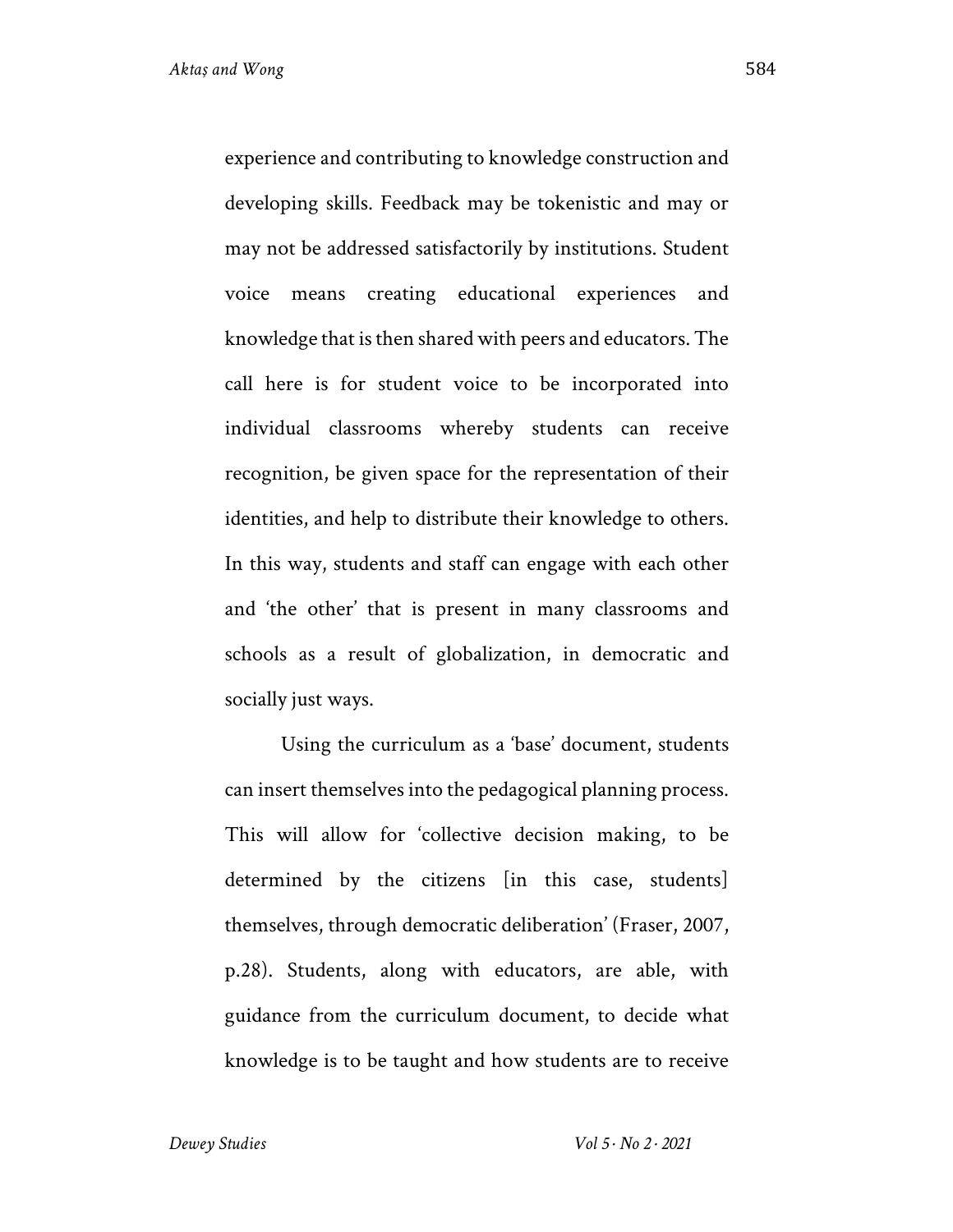recognition as knowledge holders in the education process and have the space to represent themselves therein.

From a practical standpoint, this framework may be implemented in classes by involving students in the pedagogical content of their classes. Educators may begin lessons as they normally would, however, some space in the middle or toward the end of each semester may be left for 'open' classes that could be planned and taught by the students to the educator and their peers. Working in small groups, students can refer to the outcomes of the class, and collaboratively decide on a topic that meets those outcomes and that is also considered important to them. Working in groups may promote respectful dialogue with others, being open to new ideas, collaborating with 'the other' productively, developing critical thinking skills, knowledge generation, etc. To ensure educator guidance is available when needed, the educator can designate in-class time for this planning. Students may then be able to redistribute their knowledge to peers and the educator, receive recognition of their backgrounds/identity groups, and have the space for representation in influencing the content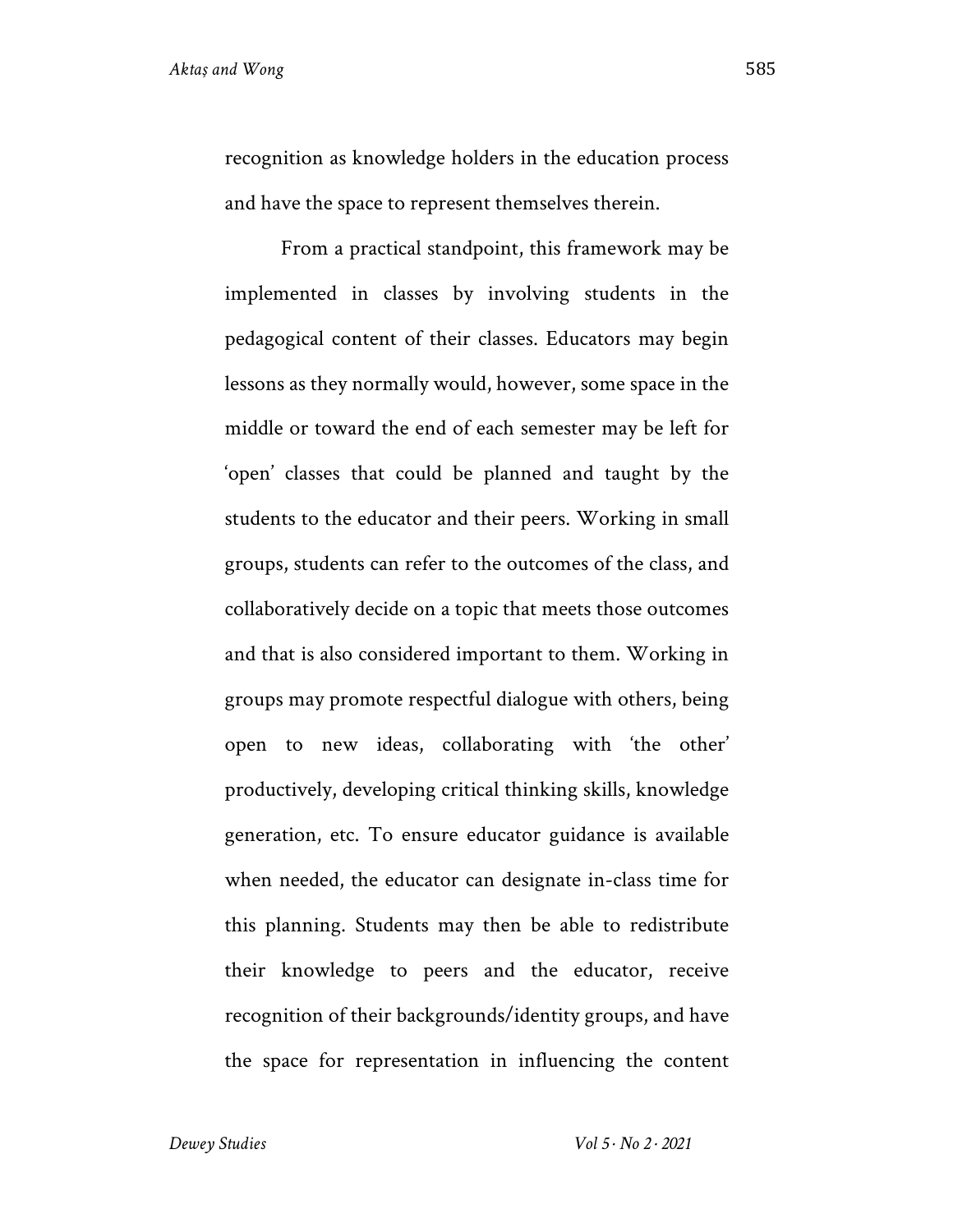being explored in their classes. Sharing the power in course creation with students is the prerequisite for the above goals to be realized (please see Briffett Aktaş, 2021 for further pedagogical application of Fraser's framework in the classroom). Educators and curriculum documents are no longer the sole sources of knowledge in schools. Rather, distributed knowledge and decision-making allow for multi-directional processes of learning between educators and students (Heggart, 2020).

Shuffling the power structure allows for the majority and minority to connect with schooling that may otherwise not be possible. Realistically, such a model can be applied quite easily without the need for bureaucratic or structural changes. All that is needed is the will of the educator and students to participate in course creation that is specific to each class. Promoting student voice when planning topics to be covered requires an open dialogue with students and an understanding of what student voice is and entails from the educator. Of course, power structures within education are firmly cemented in many schools and education systems. Educators may enjoy the power they hold and sometimes be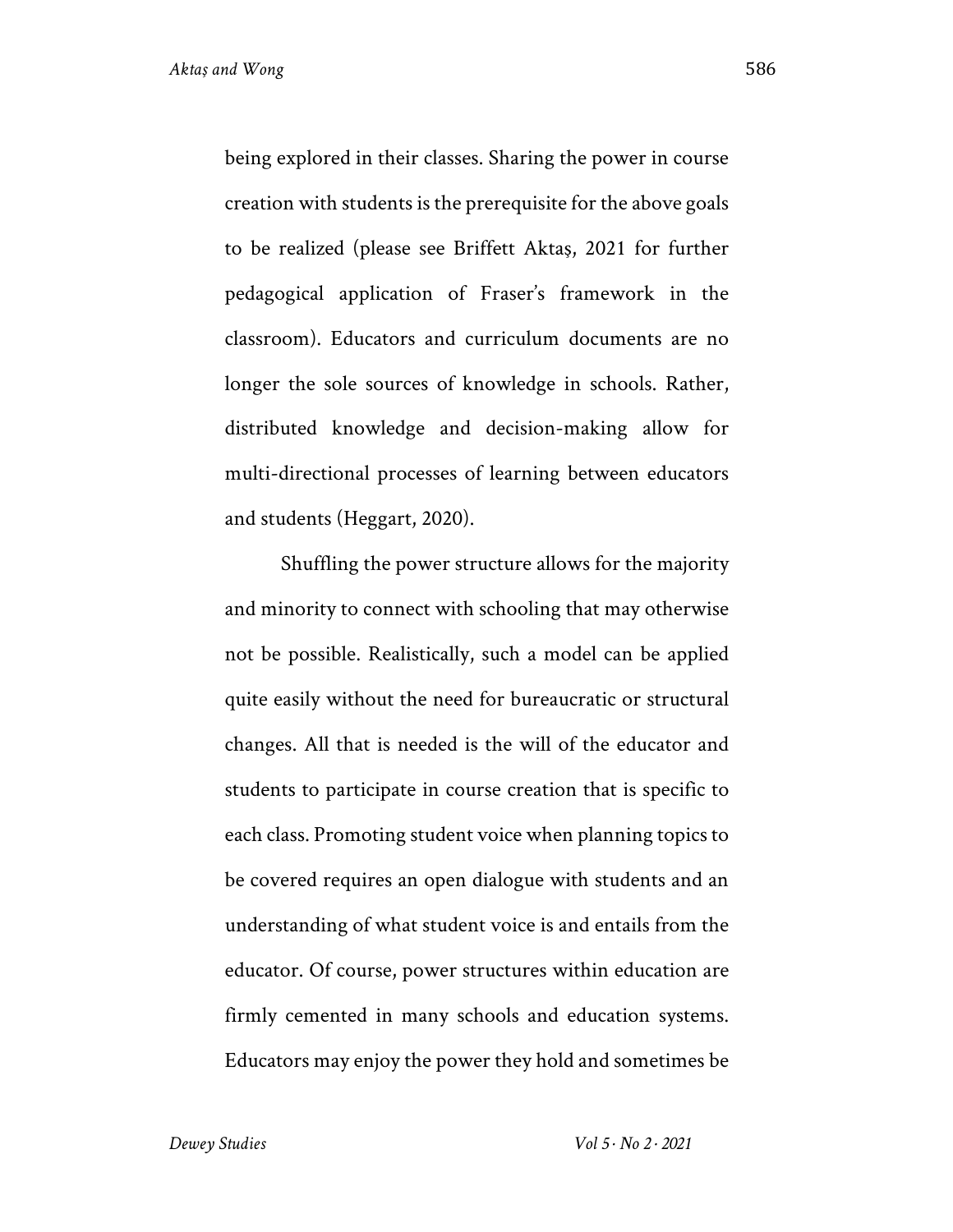unwilling to acknowledge the awareness of the world held by their students. This is to be expected. Educators are people who may hold their laissez-faire attitude dearly, not wishing to 'upset the apple cart' with new ideas that threaten their hold on knowledge monopolies. Educators have a responsibility, however, to prepare students for life after formal education has concluded, including preparation for respectful civic engagement.

Meanwhile, the current crisis provides opportunities for educational institutions to rethink the purposes of education and help facilitate the solution. By not preparing students for future civic engagement, it is expected that the necessary skills are underdeveloped. How can society expect liberal democracy to thrive when students coming out of secondary schools, vocational training institutions, and universities, have no experience of participating in democratic processes? Democracy is learned and democratic attitudes and relations are practiced. Dewey called for democracy in education more than a century ago. How much slower we will be on the uptake? Let us give students space to learn about and practice democracy through the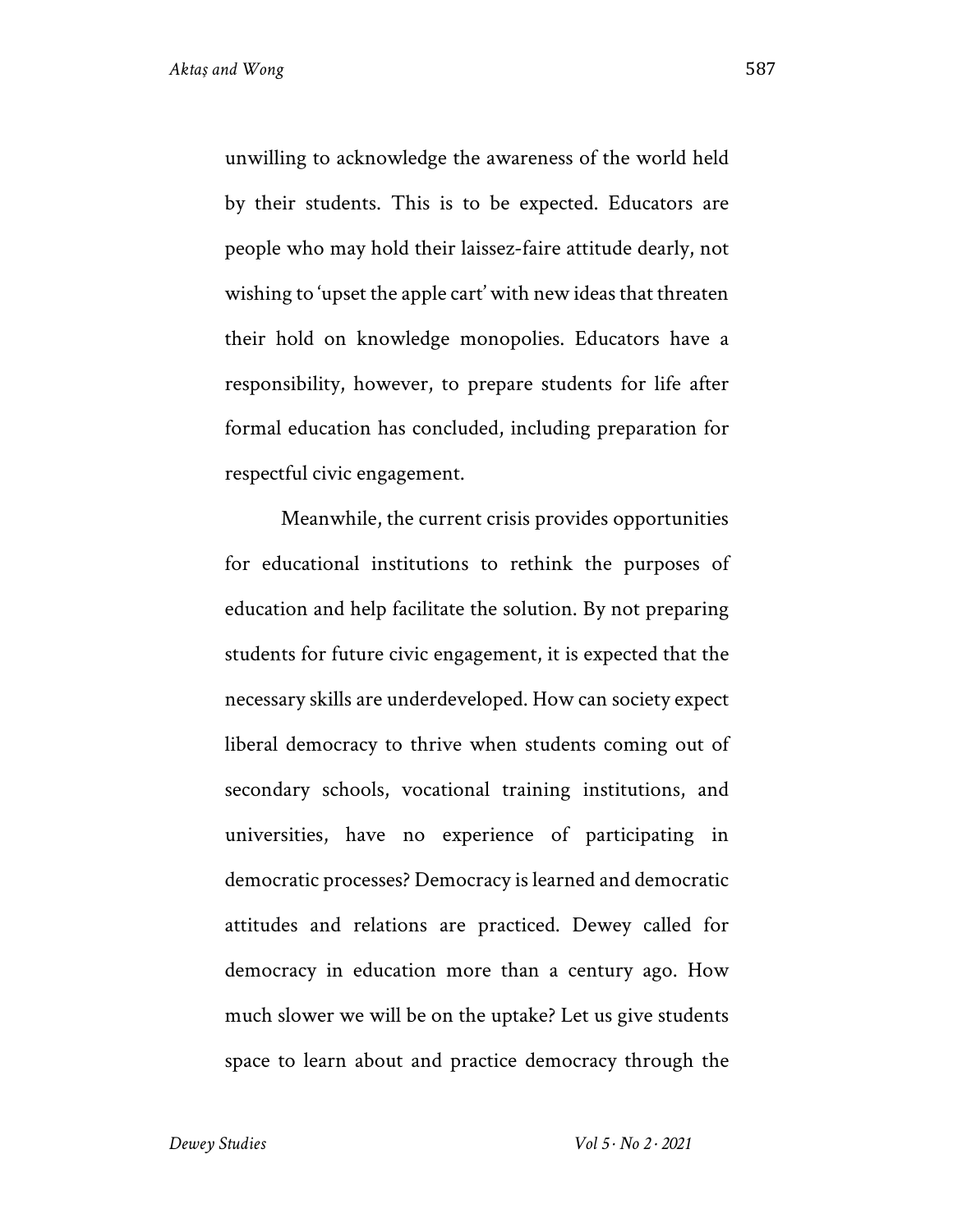promotion of social justice and student voice in classrooms by participating in pedagogical planning. Adopting such practices may prepare students for further political engagement later in life, thus giving them the tools to promote justice, inclusivity, respect, etc. in society.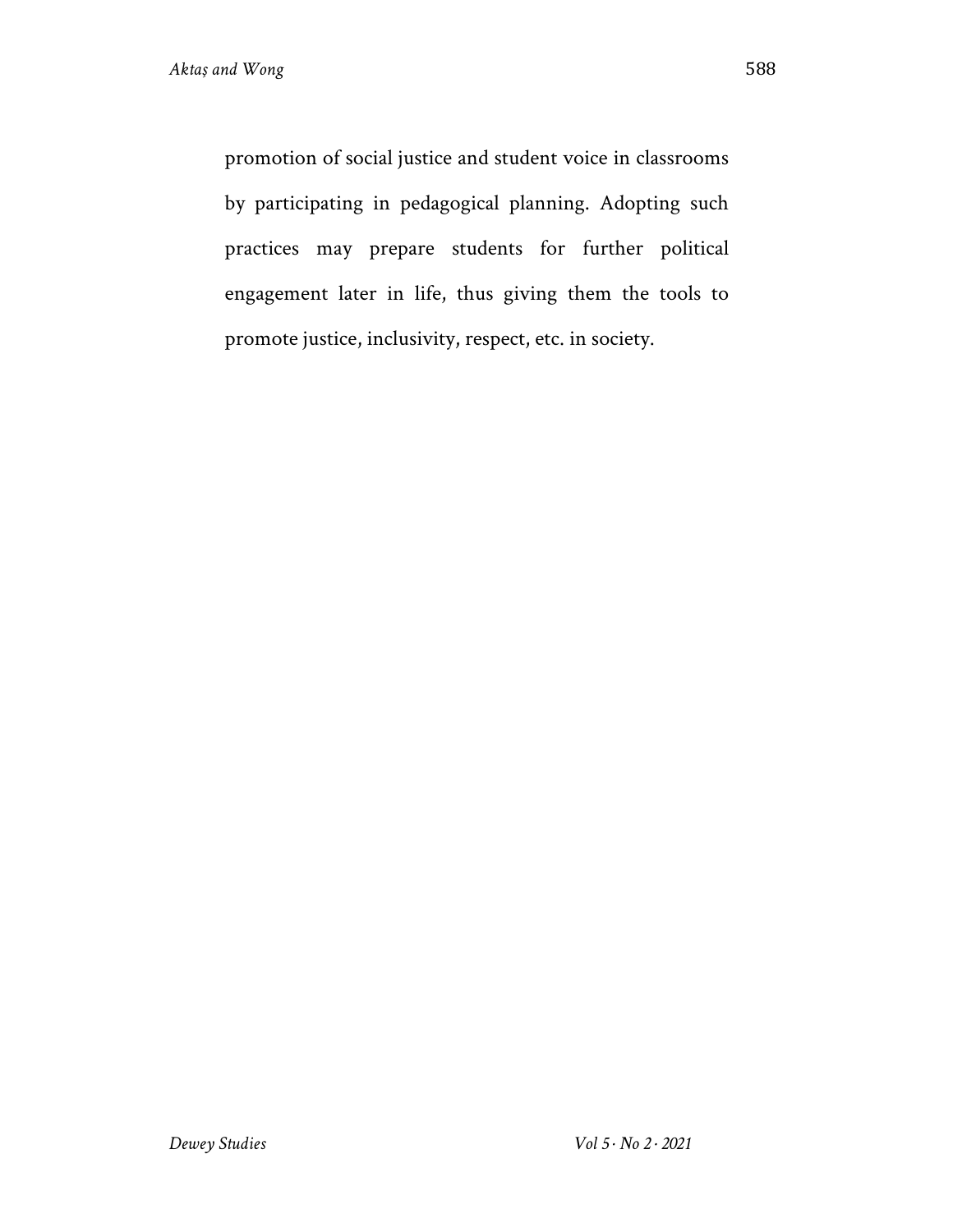## **References**

Briffett Aktaş, C. (2021). Enhancing Social Justice and Socially Just Pedagogy in Higher Education through Participatory Action Research. *Teaching in Higher Education*, https://doi.org/10.1080/13562517.2021.1966619.

Chen, C.C., Yang, S.T. (2012). "The Practice of Deliberative Democracy" in *Democratic Education*, Kaohshing Normal University Journal, 32, 47-70.

Dewey, J. (2009). *Democracy and Education: An Introduction to the Philosophy of Education*. The Floating Press.

Fraser, N. (2007). Re-framing Justice in a Globalizing World. In T. Lovell (Ed.), *(Mis)recognition, Social Inequality and Social Justice* (pp. 17-35). Routledge.

Fraser, N. (2008). From Redistribution to Recognition? Dilemmas of Justice in a 'Postsocialist' Age. In K. Olson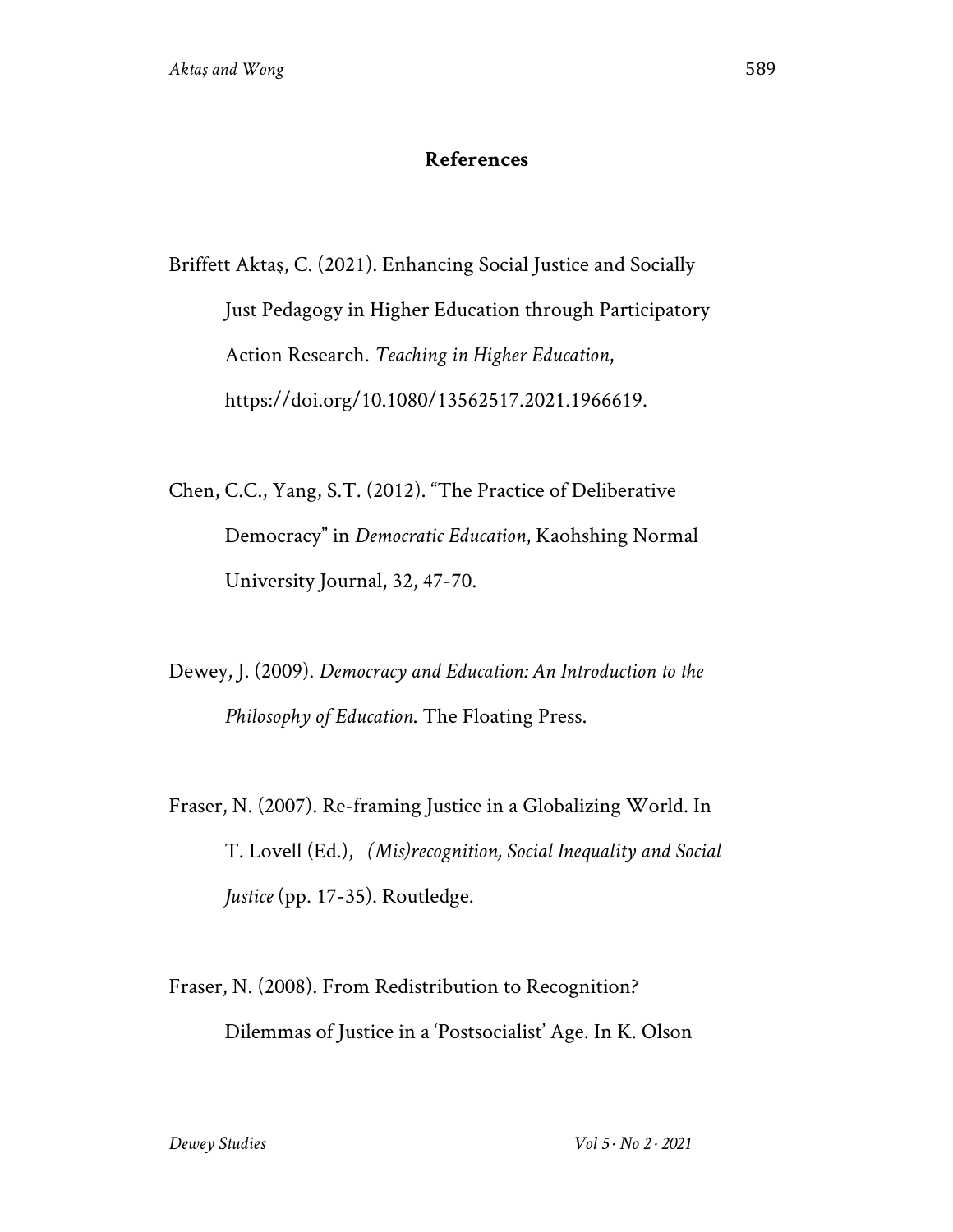(Ed.), *Adding Insult to Injury: Nancy Fraser Debates Her Critics* (pp. 11-41). Verso.

Fraser, N. (2013). *Fortunes of Feminism: From State-managed Capitalism to Neoliberal Crisis.* Verso.

Heggart, K. (2020). *Activist Citizenship Education: A Framework for Creating Justice Citizens*. Springer Nature.

Hess, D. E., & McAvoy, P. (2015). *The Political Classroom: Evidence and Ethics in Democratic Education*. Routledge.

Vincent, C. (Ed.). (2019). *Nancy Fraser, Social Justice and Education.*  London: Routledge.

Wong, K. L. (2021). Teachers' Perceptions of Preparing "Good Citizens" for the Democratic Development: Hong Kong case. *Educational Studies*, *47*(2), 238-255.